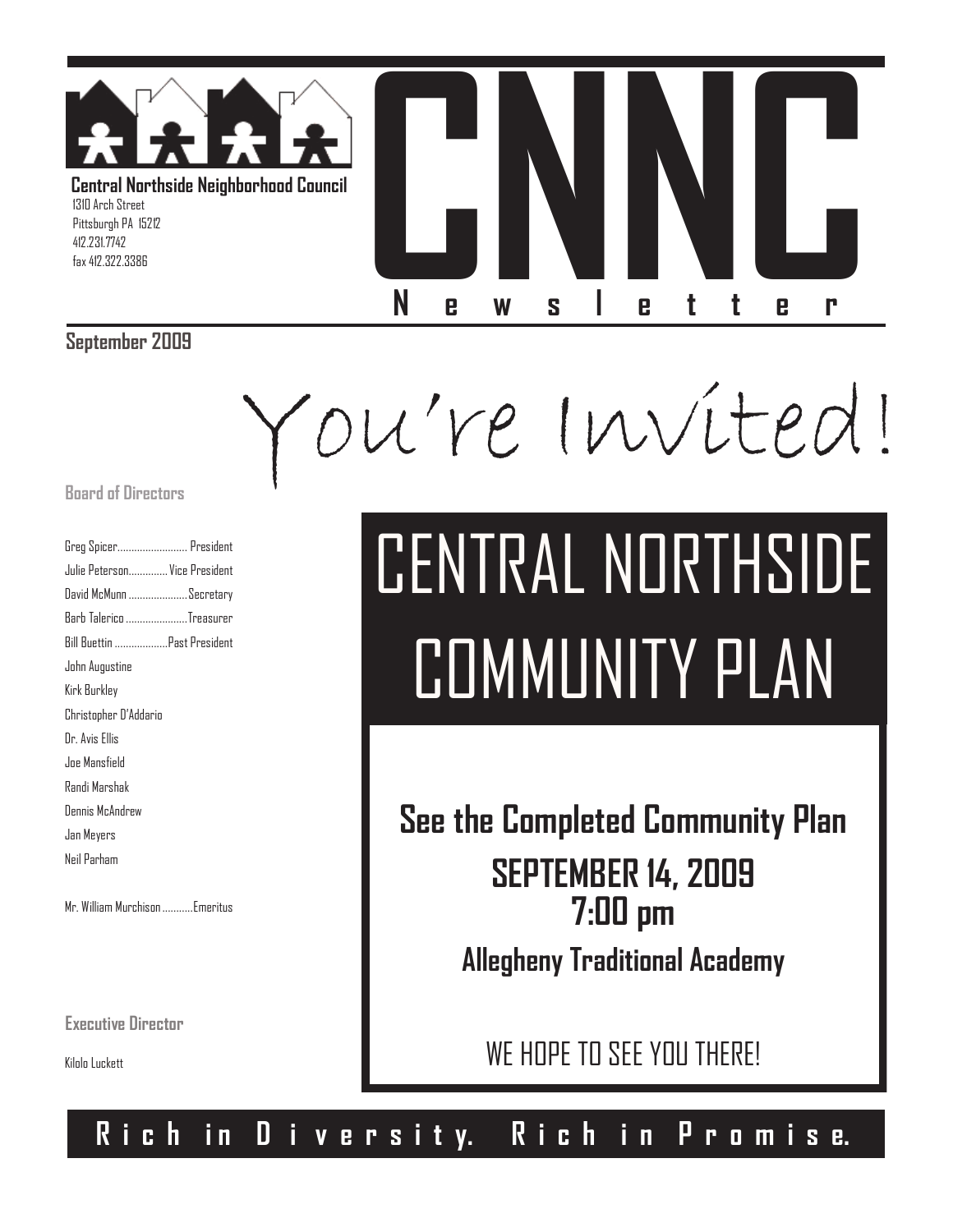

### **President's Message ~ Community Planning: Hope, Trust, Empowerment**

G entle Neighbors: After nearly a year of hard work, the CNNC community plan is ready for its official public debut at the September 14th general membership meeting. We thank all of those who participated and encourage the community to turn out to view the results of nearly a year of intensive planning all aimed at guiding the Central Northside toward a brighter future.

Although impressive to look at, the physical document is not the most impressive part of the plan. Our plan is the result of the work of many individuals who believe in the process of community planning and the ability of that process to engage citizens in the future of their community. It is this process itself—a process that engaged so many and inspired so much in the way of vision that is ultimately the legacy of the plan. There were public and private funders, CNNC staff and volunteers,

expert urban designers and planners, market analysts and, most importantly, many residents and stakeholders in the Central Northside who turned up for evening and Saturday meetings to add their voice to the finished plan. Some dedicated CNNC members and volunteers (some even came from outside of the organization) delivered flyers, knocked on doors and encouraged their friends and neighbors to participate. Everyone worked in concert to develop a plan that had the greatest number of voices and visions aimed at a brighter future for us all.



If I had to say I learned one thing about community planning is that, for all of its practical detail, it is a process about hope, trust and empowerment. Experts in these kinds of things told me repeatedly throughout this process that our meeting attendance and general level of participation was unusually high and that the input given by participants respectful and insightful. Those who believe in a better tomorrow are not naive about the challenges of the present but they possess hopefulness that, with work, things can and will change for the better. Those who trust their neighbors' input in an open dialogue about our future are not blind to difference but they embrace it as part of the vitality of a growing and forward looking community. Finally, those who actively participate in such a process see community dialogue and planning as one of many paths to empowerment for themselves and individuals and for their community collectively.

Please join us at the September 14<sup>th</sup> meeting to view the result of coming together over the course of this last year as we begin the dialogue of how to move our community forward together, plan in hand.

Greg Spicer, President

### **CNNC Board Retreat**

The Board of Directors and the Executive Director, Kilolo Luckett attended a full day retreat on Saturday, August 22<sup>nd</sup> at the WYEP Studios on the South Side. The retreat was facilitated by Michael Kumer, the Executive Director of Duquesne University's School of Leadership and Professional Advancement. Michael proved to be an invaluable source of knowledge and encouragement for the Board and our Executive Director during the course of the day, which

lasted from 9:00 am-4:00 pm. Topics covered, in a variety of sessions, included: Dream Bigger Dreams!, Vision Statement and What's the role of the Board? All directors in attendance participated and through Michael's contagious enthusiasm and expertise found the retreat highly educational as we move forward with the many projects and challenges that we face as a community in the coming months. We hope to implement many of Michael's suggestions as early as

our next Board meeting in September and through time the Board's belief is that the positive effects of the retreat will become a driving force in making the Central Northside Neighborhood the number one neighborhood in the City of Pittsburgh.

The Board of Directors would like to add a special thanks to WYEP who donated the space within their studios for our retreat on Saturday.

**"We thank all of those who participated and encourage the community to turn out to view the results of nearly a year of intensive planning all aimed at guiding the Central Northside toward a brighter future.."**

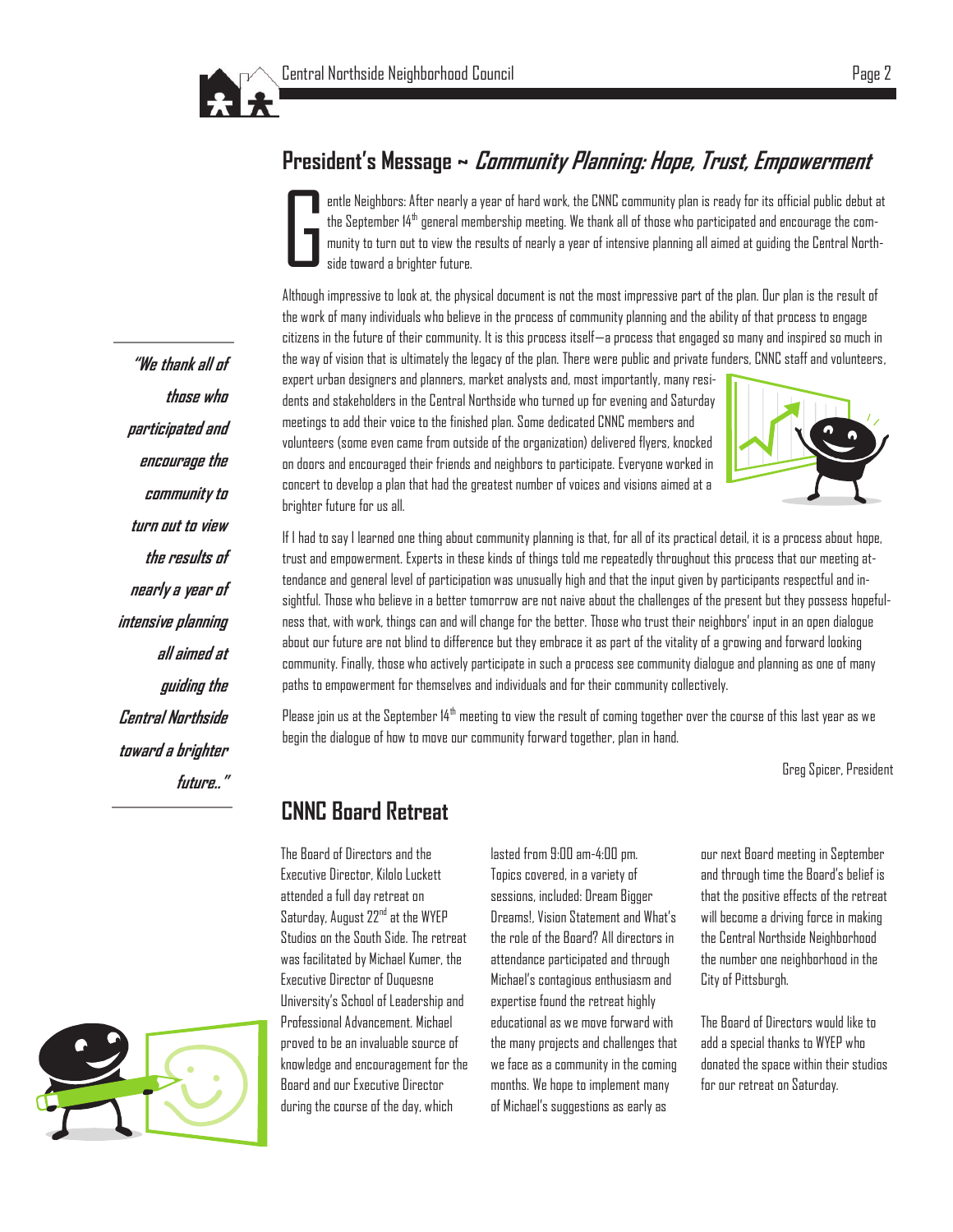

### **2009 Mexican War Streets House and Garden Tour**

In honor of its 40th Anniversary, the Mexican War Streets House & Garden Tour will be preceded by a fabulous Preservation Ball on Friday, September 11, 2009 from 7:00 - 11:00 pm at the historic Willock House at 705 Brighton Road. Guests will enjoy music, food and festivities within a fully renovated Victorian mansion. Attire is black tie optional, and ticket price is \$50/per person presale, or \$60 per person at the door. The event will be catered by Linda Ionnatta, along with in-kind donations from Penn Brewery and the Monterey Pub.

The Mexican War Streets House & Garden Tour is the oldest and finest house tour in the city of Pittsburgh. If you would like to volunteer for the tour, please contact Volunteer Coordinator, Cindy Nichols at 412.231.0927 or lostlonelyandviciousbaby@yahoo.com. During the 40th annual event, held from 11 am to 5 pm on Sunday, September 13th, visitors will be treated to a self-guided tour of 13 homes throughout our historic neighborhood. Every home is unique; expressing each homeowner's personal taste and style. Of special interest is the home of former Pittsburgh Steeler, Franco Harris. The house tour committee wishes to thank Mr. Harris for joining the tour this year!

The House Tour will also showcase a midway of vendors, along with a Restaurant Tasting that will feature All In Good Taste Productions, Bistro To Go, Nicky's Thai Kitchen and The Monterey Pub. Food tickets will be

available for \$5 each. The Mexican War Streets House & Garden Tour is sponsored in part by Horn Corp. Builders, Eisler Landscapes, Cedar Avenue Giant Eagle, Astorino, Dollar Bank and Clark Bar & Grill. Tour tickets are available in advance for \$18 per person, or \$20 per person on the day of the tour at the ticket booth on the corner of Monterey Street and West North Avenue. Tickets to the Preservation Ball and the House Tour are available at mexicanwarstreets.org.

#### HONORING PRESERVATION

In order to recognize the significant contribution of Ms. Louise Boesel (1919 -2007), who pioneered the preservation of houses in the Mexican War Streets, the MWSS Board of Directors wishes to dedicate this year's house tour to the memory of Ms. Boesel. Her efforts and those of others working in the neighborhood resulted in the founding of the Mexican War Streets Society and in the initiation of the annual house and garden tour tradition. Her two sons, Peter and David, and their wives will be in Pittsburgh for the weekend of the house tour to take part in all the festivities. We welcome Ms. Boesel's family back to the Mexican War Streets!

er, Franco Harris. Family back to the Mexican War legacy of a city's architectural<br>committee wishes Streets! The MWSS will also take the opportu-<br>will also showcase a Pittsburgh History & Landmarks Foundation. In early 196 The MWSS will also take the opportunity this anniversary year to honor the Pittsburgh History & Landmarks Foundation. In early 1964, James D. Van Trump and Arthur P. Ziegler, Jr. sought to create a preservation group that would provide means of saving and restoring historic homes and

public buildings that were slated for the wrecking ball. The Pittsburgh History & Landmarks Foundation was incorporated on September 30, 1964, and in 1966, received a \$100,000 grant from the Sarah Mellon Scaife Foundation and committed the resources to the deteriorating Central Northside area with the intention of creating what turned out to be the first racially integrated, mixed income historic district in the nation. The PH&LF promoted the area, and helped to establish an independent neighborhood organization—the Mexican War Streets Society. The Mexican War Streets Restoration Program was launched in 1967 and on October 9, 1969 is recorded the first formal meeting of the newly-formed Mexican War Streets Society for the purposes of electing leadership and conducting the business of the organization. Through the PH&LF, a wealth of preservation projects, practices, and publications have been made available to the worldwide preservation community and secured Pittsburgh as a fundamental starting point in the historic preservation movement that we know today. Thank you, PH&LF, for all the hard work and the enduring legacy of a city's architectural heritage preserved. Learn more about PH&LF at its website: www.phlf.org.

Sary Preservation Ball on<br>September 11, 2009.<br>Ceptember 11, 2009. Ms. Louise Boesel and the PH&LF will be recognized at the MWSS 40th Anniversary Preservation Ball on Friday, September 11, 2009.

**"The Mexican War Streets House & Garden Tour is the oldest and finest house tour in the city of Pittsburgh."**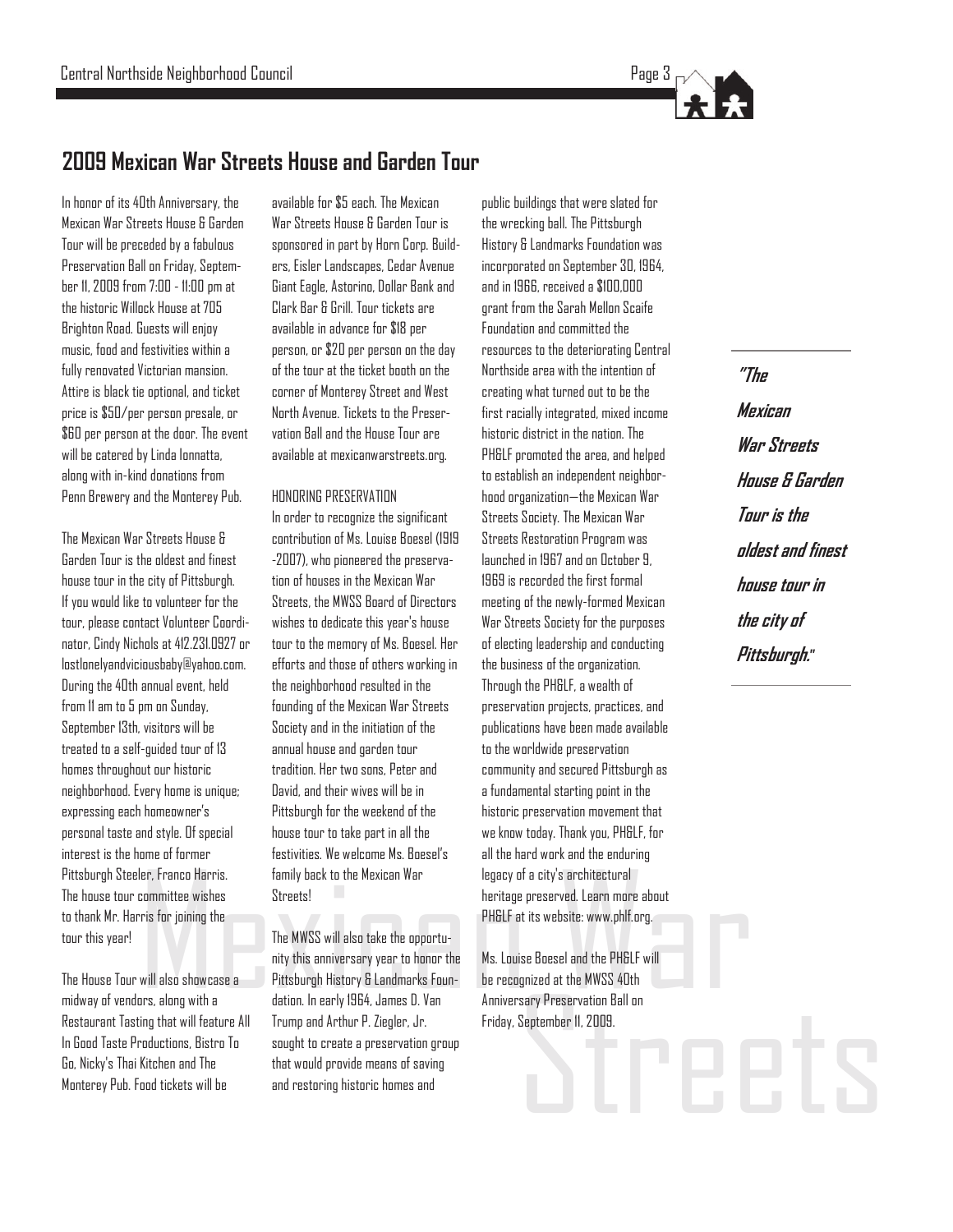

### **Northside Old Timers ~ Save One, Job Done**

**"Neighborhoods are sustainable if they have a genuine mix of population in terms of different kinds of interests, and needs, as well as in different kinds of assets that residents have to contribute to their neighborhood. These assets include time, care, skills, culture, and social capital, as well as money."** 

**Monika Jaechel**

Several years ago, a small group of residents of the Northside gathered to develop a strategy to address the wanton acts of violence on the Northside. Most, but not all members, have resided on the Northside the greater part of their life and for some, since birth. Under the mantra, "Save One, Job Done," and the name Northside Old Timers (NSOT), this multi-racial, gender balanced group of individuals have spent countless hours attempting to bring youth, young adults and senior citizens together to enhance the "quality of life" on the Northside. The primary focus of NSOT is with school aged youth - kindergarten to 8th grade. Through fundraisers such as cabarets, NSOT has

sponsored skating parties for the youth, distributed items (including educational material) to youth during Halloween, hosted an annual awards banquet, and planned the annual and thus far, greatly successful and cherished, "Unity Gathering" in West Park. It's particularly noteworthy to share that Northsiders traveled from as far away as California to attend the "Unity Gathering." This year the "Unity Gathering" was preceded by the "Children's March Against Violence." Other activities are currently being contemplated for Northside youth. Recognizing the importance of bridge-building and accomplishing the task at hand, NSOT has interacted and worked with a

number of social service organizations, business owners, churches and elected officials. NSOT would like to thank those who have supported initiatives thus far and encourage like-minded individuals to adopt "Save One, Job Done."

> Will Thompkins 412.292.6812



### **Allegheny Church Used Book Sale**

"No furniture so charming as books." Sydney Smith

It's that time of year! Allegheny Unitarian Universalist Church will be holding it's annual used book sale on Sunday, September 13 during the Mexican War Streets Society House and Garden Tour. Please stop by the book tables where you're sure to find some interesting, informative and –– dare we say –– provocative

reading. Most hardcovers are a dollar, and paperbacks are 50 cents. There will also be book sets available.

### **CNNC Reaches out to Allegheny West**

One of the goals President Greg Spicer outlined for the CNNC Board this year is to begin reaching out to organizations which are adjacent to our neighborhood - Allegheny West, Manchester and East Allegheny, for starters.

The first of these meetings occurred with Allegheny West board members at the end of July. We shared information about our organizations' history and current plans, and agreed to begin working together on shared goals. All of us are excited about the

prospects of this collaboration, which gives us, in Spicer's words,  $\ldots$  (the opportunity to) reconnect with our nearby and long estranged neighbors.'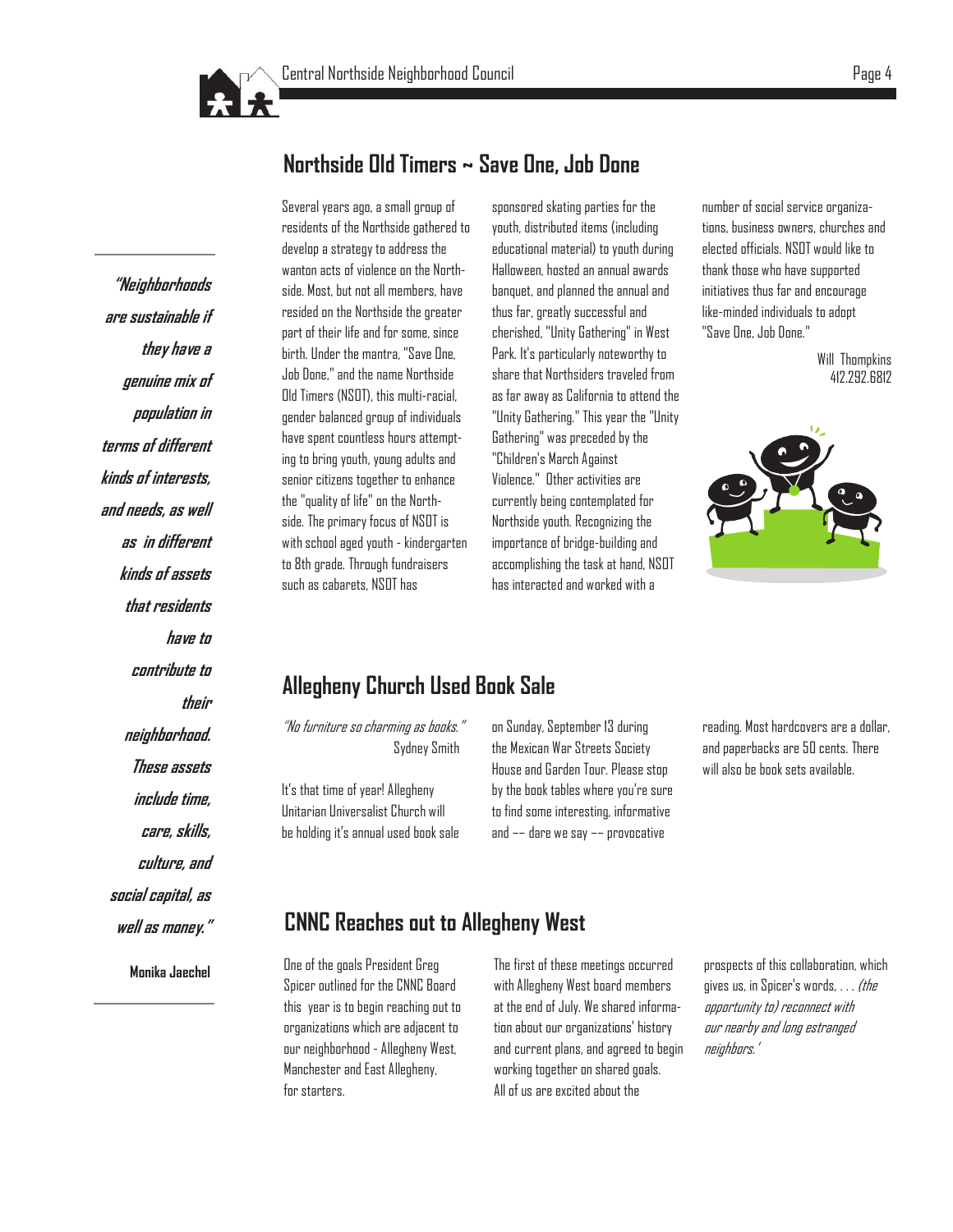

### **Federal North Projects Moving Along**

The grand opening of the new Carnegie Library branch is not the only big news for the Federal Street Corridor. Two developments that will anchor the Federal North intersection are also moving forward. Developer Bill Barron has started construction on 2 East North Avenue, a development that will house a Crazy Mocha coffee shop. On the opposite corner, JRA Development has secured URA approvals to move forward with plans and financing for his mixed-use development that will include Fifth Third Bank, two additional commercial spaces along Federal Street, and 14 apartments on the 2<sup>nd</sup> and 3<sup>rd</sup> floors.

The Crazy Mocha will occupy space that has long been vacant, and offer a nice addition to the existing stores along Federal Street. CNNC played an important role in helping the developer access funds to restore the window openings along Federal Street. This will help improve the appearance of the block by replacing a long brick façade with window openings that add life to the street. Crazy Mocha hopes to open by the end of the year.

The JRA Development across Federal

Street including 2 and 4 W. North Avenue is continuing to move forward, although site preparation has not yet begun. CNNC worked with the developer to help preserve 4 West North Avenue, retaining an important façade along W. North Avenue. The URA and City Council recently approved the developer's disposition proposal, which allows him to move forward and complete his construction drawings and secure financing. These items will take a couple months to complete, and construction on this development likely will not occur until early 2010.

CNNC, along with the Northside Leadership Conference, is leading up master planning and market study activities for the rest of the Garden Theater Block. Perhaps you've been to one of the public meetings where ideas for these structures were discussed. CNNC's job is to balance what the neighborhood desires with what the market will support and lenders will finance. Our next step is to work with the Urban Redevelopment Authority (owners of the property) to extend our existing site control so that we may begin to find a private

developer(s) that will partner with us to develop the buildings. We've also worked with the URA to help secure funds that may help us make some immediate improvements to these buildings.



## federal hill townhouses carnegie library allegheny branch crazy mocha Federal North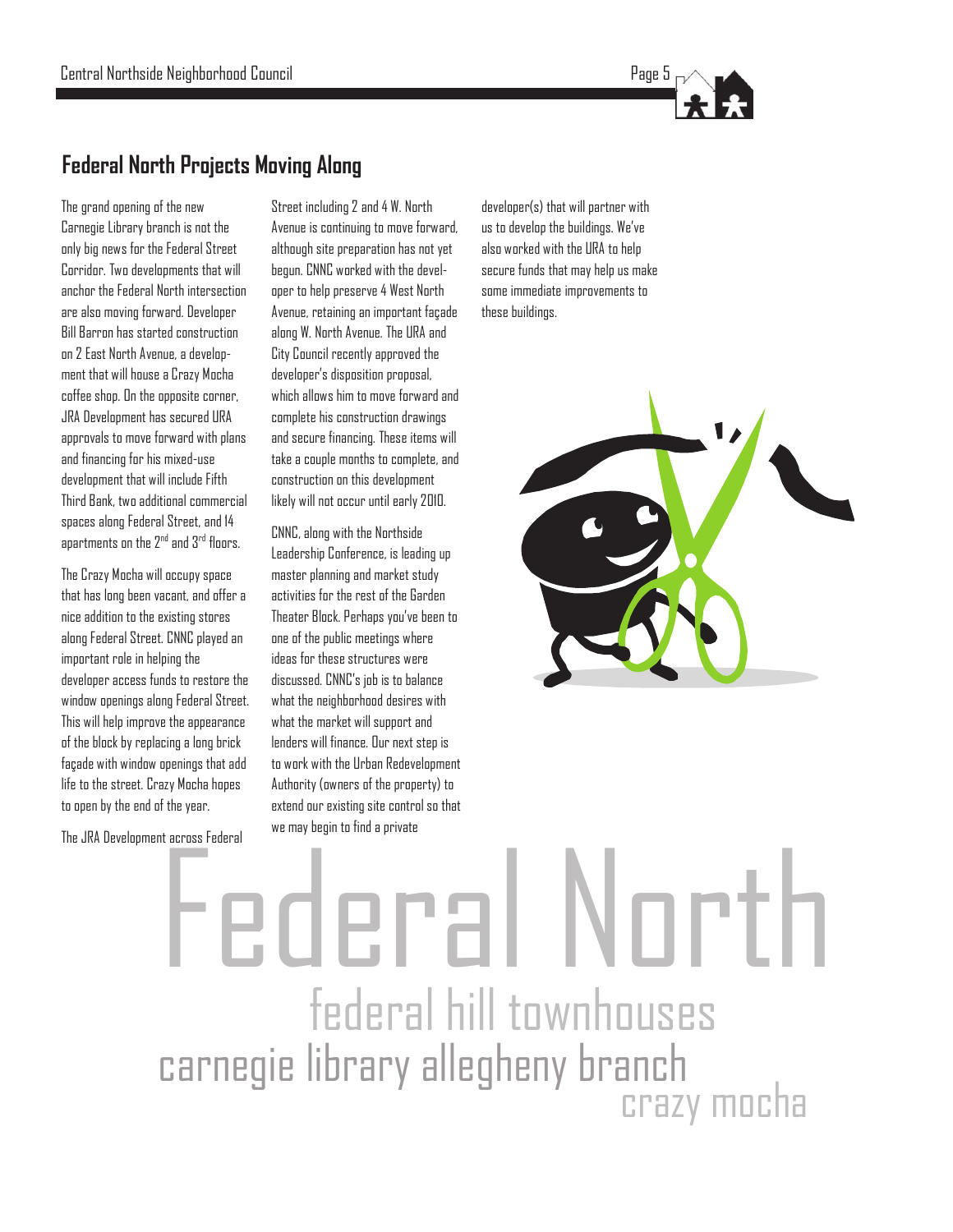

### **Get Climbing Pittsburgh**

Over 5,000 Pittsburghers are already taking advantage of the many outdoor activities provided by Venture Outdoors. Starting this summer, Climb Pittsburgh, a project of Venture Outdoors, has set up a temporary home for their rock climbing wall on Pittsburgh's North Side, allowing groups and individuals many opportunities to try this exciting sport.

Rock wall climbing is quickly becoming a challenging addition to many fitness programs and can provide organizations with team building exercises. And they encourage would-be climbers to try a high energy sport in a safe, controlled environment.

The climbing wall is available for use on the first Monday of each month at Lake Elizabeth in Allegheny Commons on Pittsburgh's North Side. Interested individuals can climb the rock wall for only \$3. Individuals can climb the wall from 11:00 AM – 4:00 PM on September 7. The location gives wall climbers the option to kayak, as well.

Rock wall climbing has also become a popular beginner-friendly activity at parties and corporate events, but can be pricey to rent. Fortunately, Climb Pittsburgh is also providing groups with the opportunity to reserve the wall at discounted rates.

Groups can reserve 30 minutes of time on the climbing wall and 30 minutes of kayaking for their group for only \$3 per person. The wall is available to groups on September 19. Walk up groups are welcome, but priority will be given to those who make reservations. Walk up pricing is \$1 per person to climb the wall and \$5 per person to kayak for 30 minutes. Groups interested in reserving a space on one of the upcoming dates can email Liam Cooney at [lcooney@ventureoutdoors.org](mailto:lcooney@ventureoutdoors.org) or call 412.255.0564.

Venture Outdoors is a local non-profit organization that seeks to transform the Pittsburgh region into a place where the outdoors is an integral part of our culture, our identity and our lifestyle. For more information, visit

### **Anne Feeney and Friends sing in the Heart of the Northside**



Pittsburgh's favorite Union Maid daughter, singer and social justice worker Anne Feeney and friends will be performing in our neighborhood for two September concerts:

Tuesday, September 15th, 2009 7:30 PM, "Sing Out for Single Payer Road Show!" when Anne rounds up as many members of the tour as she can to give you a sample of the fabulous show that they took from San Diego to Bellingham over 26 days in July. Sunday, September 20th, 2009 8:00 PM, "Roy Zimmerman and Anne Feeney in Concert!" Join Anne as she

welcomes the pre-eminent political satirist of our time to Pittsburgh. Roy is the author of "Defenders of Marriage," "Creation Science 101," and dozens of other hard-hitting and hilarious songs.

Both concerts are priced at \$10-20 suggested. The church is on the corner of Resaca Place and West North Avenue.

Rev. Dave McFarland (this year's Central Northsider of the Year) says that Anne has sung and spoken at the church several times. He notes that

she chose his church for these concerts at least in part because "Allegheny UU Church has been opening its doors in our neighborhood for the past 100 years and has a commitment to social justice and a better world—and neighborhood—for  $a$ //souls regardless of creed, sexuality, race, or belief or non-belief." The church welcomes you to join in the irreverent fun!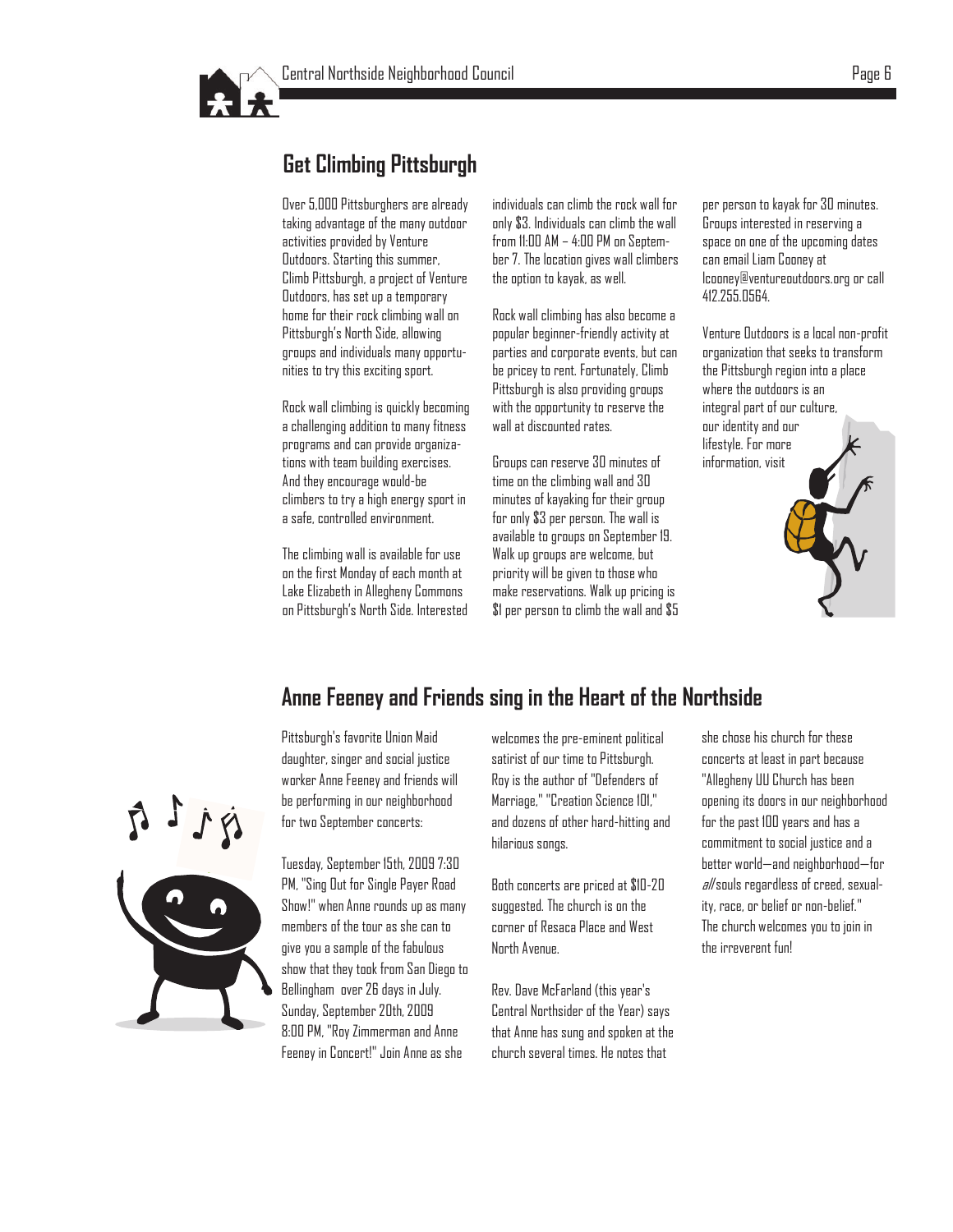

### **September 2009 General Membership Meeting**

- DATE ............................ Monday ~ September 14, 2009
- TIME ...........................................................................7:00 pm
- LOCATION........................ Allegheny Traditional Academy

### **Meeting Agenda**

### **Upcoming Events**

| <b>Meeting Agenda</b>  |                                 |  |                                                                                           |  |
|------------------------|---------------------------------|--|-------------------------------------------------------------------------------------------|--|
|                        | Presentation of CNCP Final Plan |  |                                                                                           |  |
| <b>Upcoming Events</b> |                                 |  |                                                                                           |  |
|                        |                                 |  |                                                                                           |  |
|                        |                                 |  | September 17  [Thursday]  BEGINNING EMAIL  9:00 am—10:00 am  Carnegie Library ~ Allegheny |  |
|                        |                                 |  |                                                                                           |  |
|                        |                                 |  |                                                                                           |  |